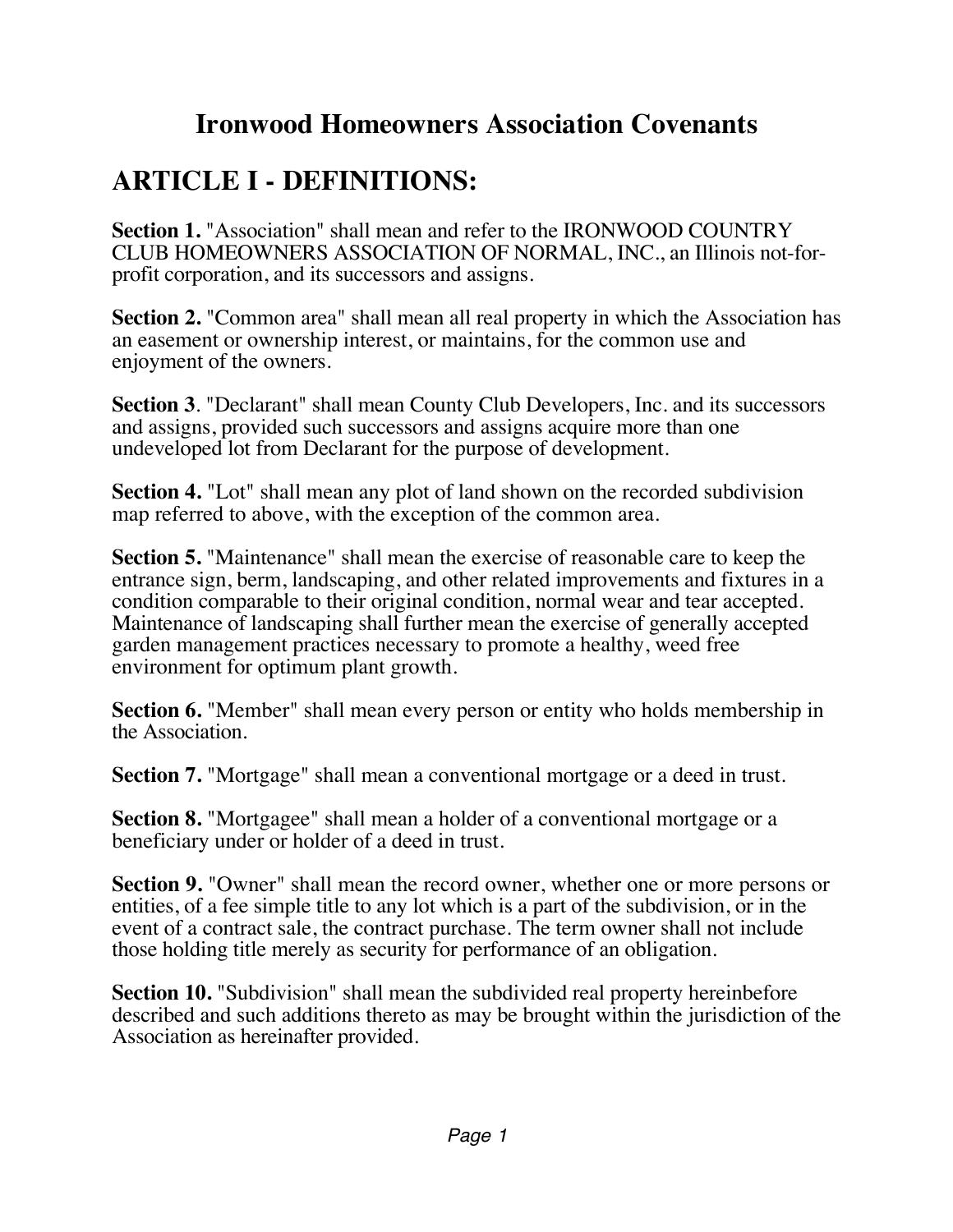#### **ARTICLE II - MEMBERSHIP IN ASSOCIATION; VOTING RIGHTS**

**Section 1.** Every owner of a lot shall be a member of the Association; membership shall be appurtenant to and may not be separated from ownership of a lot. The Declarant reserves the right to add members to the Association and to subject the Association to additional real estate, common area, outlots and duties by filing with the McLean County Recorder of Deeds one or more declarations similar to this document for the future additions to the Ironwood Country Club Subdivision in the Town of Normal, McLean county, Illinois

**Section 2.** The Association shall have two classes of voting members as follows:

**Class A.** Class A members shall be all owners with the exception of the Declarant, and shall be entitled to one vote for each lot owned. When more than one person holds an interest in a given lot, all such persons shall be members and the vote for such lot shall be exercised as they may determine among themselves. In no event shall more than one vote be cast with respect to any lot owned by Class A members.

**Class B**. The Class B member shall be Declarant, who shall be entitled to exercise 3 votes for each lot owned. The Class B membership shall cease and be converted to Class A membership when total votes outstanding in the Class A membership equal the total votes outstanding in the Class B membership, or on the 1st day of January, 2005, whichever first occurs.

#### **ARTICLE III - ASSESSMENTS**

**Section 1.** Lien and personal obligation of assessments. Declarant hereby covenants for each final platted lot within the subdivision, and each owner of a lot is hereby deemed to convenant by acceptance of his deed for such lot, whether or not it shall be so expressed in his deed, to pay to the Association (1) annual assessments and (2) special assessments for capital improvements. Such assessments will be established and collected as hereinafter provided. The annual and special assessments, together with interest, costs and reasonable attorneys' fees, shall be a charge on the land and a continuing lien on each lot against which such an assessment is made. Each such assessment, together with interest, costs and reasonable attorneys' fees incurred to collect same shall also be the personal obligation of the person or persons who owned the lot at the time the assessment fell due, but such personal obligation shall not pass to the successors in title of such person or persons unless expressly assumed by them.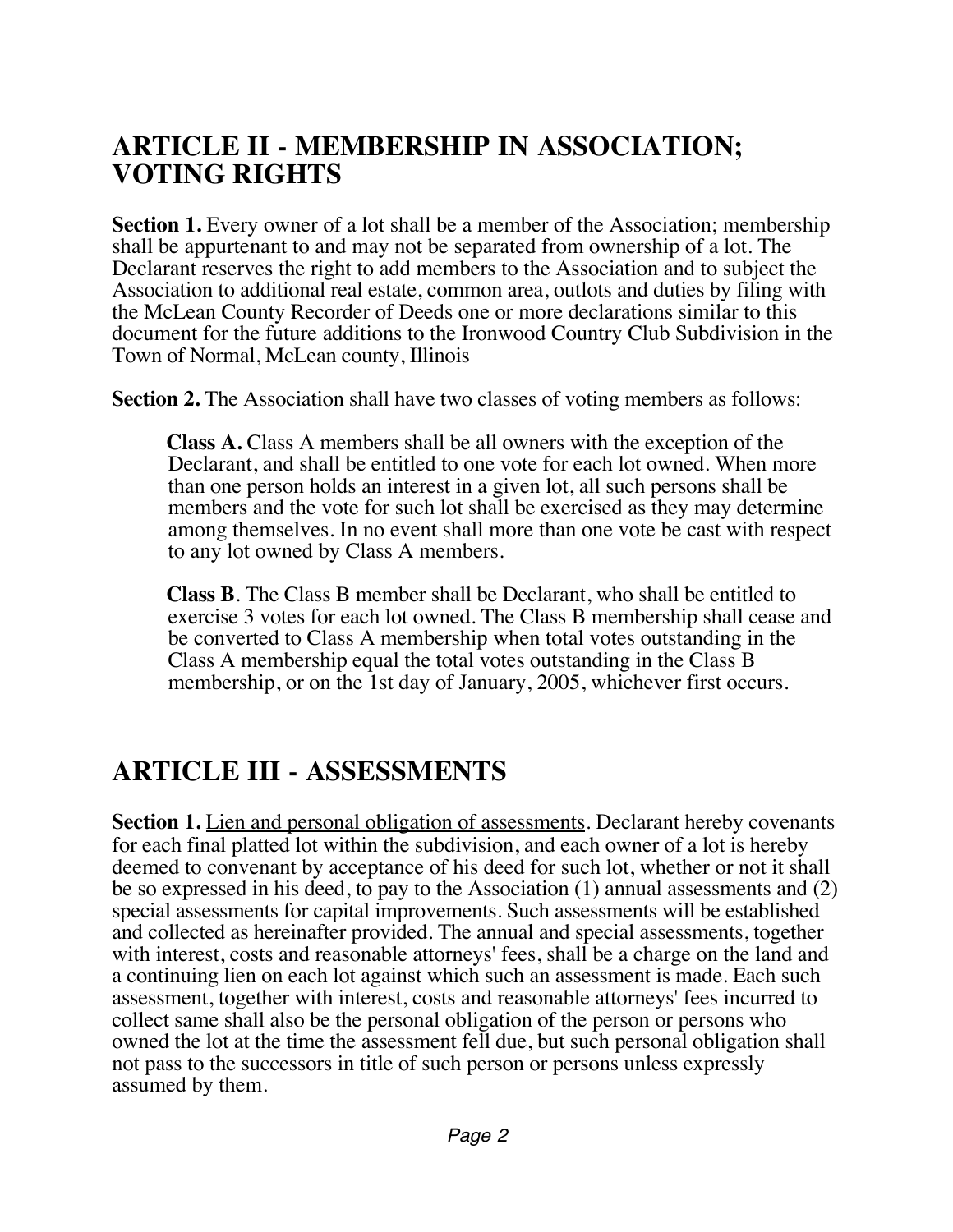**Section 2.** Purpose of Annual Assessments. The annual assessments levied by the Association shall be used exclusively to promote the health, safety, welfare, and recreation of the residents in the subdivision and for the improvement and maintenance of the common areas and any other lawful purpose of the Association. Annual assessments shall include, and the Association shall acquire and pay for out of the funds derived from annual assessments, the following:

- **(a)** Maintenance and repair of the common area;
- **(b)** Water, sewage, garbage, electrical, lighting, telephone, gas and other necessary utility service for the common area, if any;
- **(c)** Acquisition of furnishings and equipment for the common area as may be determined by the Association, including without limitation all equipment, furnishings, and personnel necessary or proper for use of the recreational facilities, if any;
- **(d)** Fire insurance covering the full insurable replacement value of the common area with extended coverage, if any;
- **(e)** Liability insurance insuring the Association against any and all liability to the public, to any owners, or to the invitees or tenants of any owner arising out of their occupation and/or use of the common area. The policy limits shall be set by the Association, and shall be reviewed at least annually and increased or decreased at the discretion of the Association.
- **(f)** Workmen's compensation insurance to the extent necessary to comply with the Workers Compensation Act of the State of Illinois (Ch. 48, §138.1, et seq., Illinois Revised Statutes), and any other insurance deemed necessary by the Board of Directors of the Association.
- **(g)** A standard fidelity bond covering all members of the Board of Directors of the Association and all other employees of the Association in an amount to be determined by the Board of Directors.
- **(h)** Any other materials, supplies, furniture, labor, services, maintenance, repairs, structural alterations, insurance, taxes or assessments which the Association is required to secure or pay pursuant to the terms of this declaration or by law, or which shall be necessary or proper in the opinion of the board of Directors of the Association for the operation of the common areas, for the benefit of the lot owners, or for the enforcement of these restrictions.

#### **Section 3.** Maximum Annual Assessment. \*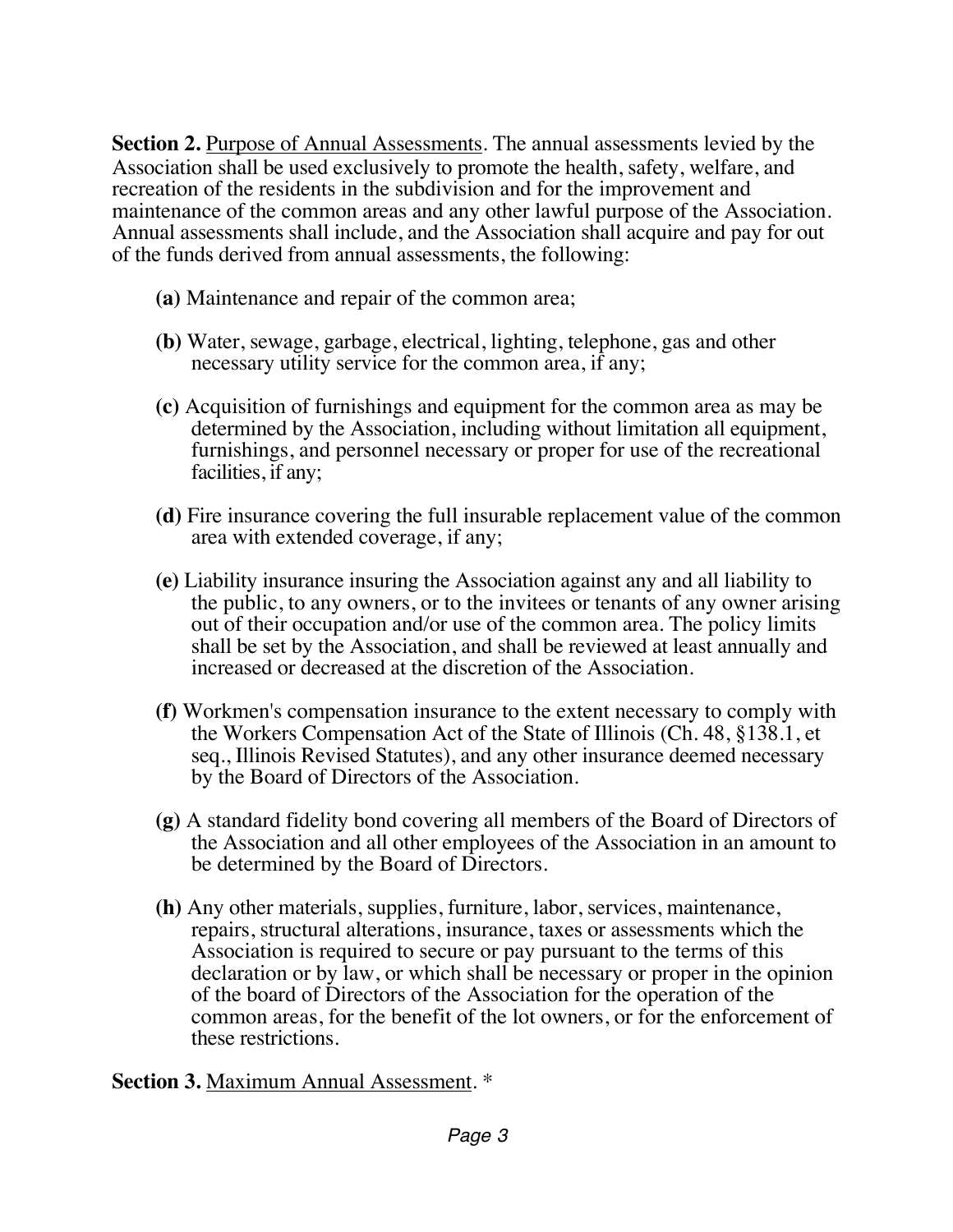After December 31, 2008, the maximum general annual assessment shall be the amount as stated in Article XI, Section 2.0 of the Ironwood Homeowners Association By-Laws.

**Section 4.** Special Assessments for Capital Improvements. In addition to the annual assessments authorized above, the Association may levy in any assessment year a special assessment applicable to that year only for the purpose of defraying in whole or in part, the cost of any, litigation, construction, reconstruction, repair or replacement of a capital improvement on the common area, including fixtures and personal property related thereto. Any such assessment must be approved by a majority of a quorum.

\* Section 3 & 4 were amended on February 11, 2009, with the approval of 320 (55%) of the 584 members of the Association.

**Section 5.** Notice and Quorum for Action Authorized Under Article III, Sections 3 and 4. Written notice of any meeting called for the purpose of taking any action authorized by Section 3 or 4 of Article III shall be sent to all members not less than thirty (30) nor more than forty-five (45) days in advance of such meeting. In the event the proposed action is favored by a majority of the votes cast in such meeting, but less than the requisite majority of each class of members, members who were not present in person or by proxy may give their assent in writing within ten (10) days after the date of such meeting.

**Section 6.** Uniform Rate of Assessment. Both annual and special assessments must be fixed at a uniform rate for all lots.

**Section 7.** The Commencement and Collection of Annual Assessments. The annual assessments provided for herein shall commence as to all lots on the first day of the month following the conveyance of the subject lot to the owner. The first annual assessment shall be adjusted according to the number of months remaining in the calendar year. The Board of Directors shall fix the amount of the annual assessment against each lot at least sixty (60) days in advance of the due date thereof and shall fix the dates such amounts become due. Assessments may be made payable monthly. Notice of the annual assessments shall be sent to every owner subject thereto. The Association shall, on demand, and for a reasonable charge, furnish a certificate signed by an officer of the Association, setting forth whether the assessments against a specific lot have been paid, and shall, on or before January 1 of each year, cause to be recorded in the Recorder's Office of McLean County, Illinois, a list of delinquent assessments as of the date.

**Section 8.** Remedies of the Association. Any assessment not paid within thirty (30) days after the due date shall be deemed in default and shall bear interest from the due date at the rate of fifteen percent (15%) per annum. The Association may bring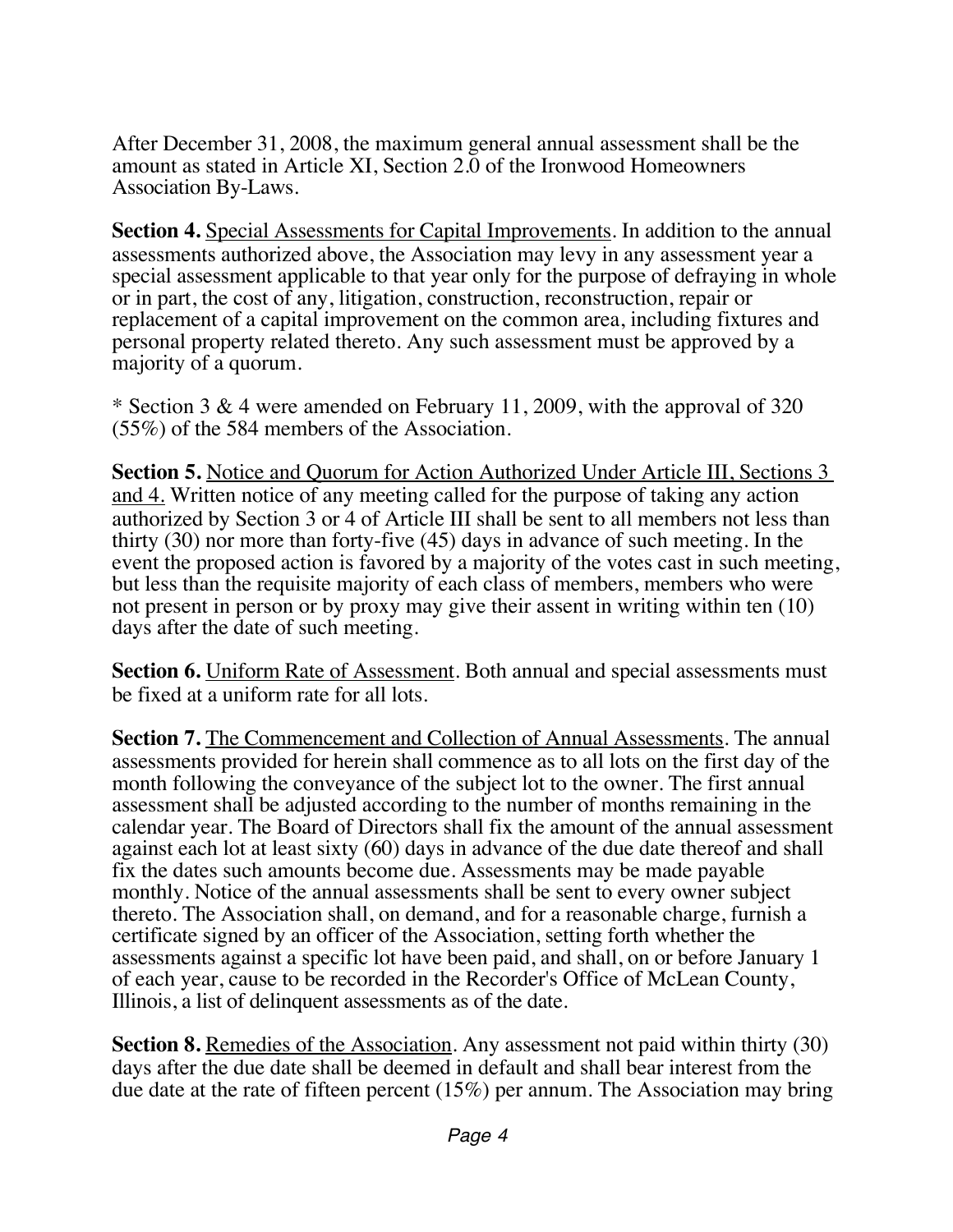an action at law against the Owner personally obligated to pay the same, or may foreclose the lien against the property. The Owner shall also be obligated to pay the reasonable attorney fee incurred by the Association to collect said delinquent assessments. No owner may waive or otherwise escape liability for the assessments provided for herein by nonuse of the common area or abandonment of his lot.

**Section 9.** Subordination of Assessment Lien to Mortgages. The assessment lien provided for herein shall be subordinate to the lien of any first mortgage. A sale or transfer of any lot shall not affect the assessment lien. However, the sale or transfer of any lot pursuant to a mortgage foreclosure or any proceeding in lieu thereof, shall extinguish the assessment lien as to payments which become due prior to such sale or transfer. No sale or transfer shall relieve such lot from liability for any assessments thereafter becoming due or from the lien thereof.

**Section 10.** Special Assessments by Governmental Units. Hereafter, governmental units may place special assessments against property contained in the subdivision, and all such special assessments shall not be the responsibility of the developer, but shall be the responsibility of the owner of said property.

# **ARTICLE IV - PROPERTY RIGHTS**

**Section 1.** Owner's Easements of Enjoyment. Every owner of a lot shall have a right and easement of enjoyment in and to and an obligation for maintenance of the common area which shall be appurtenant to and shall pass with the title to such lot, subject to the following rights of the Association.

- **(a)** The right to charge reasonable admission and other fees for the use of any recreational facility situated within the common area, if any;
- **(b)** The right to suspend the right of use of any recreational facilities and the voting rights of any owner for periods during which assessments against his lot remain unpaid, and the right, after hearing by the Board of Directors, to suspend such rights for a period not exceeding ninety (90) days for any infraction of the published rules and regulations of the Association;
- **(c)** The right to dedicate or transfer all or any part of the common area, if any, to any municipality, public agency authority or utility for such purposes and subject to such conditions as may be agreed upon by the members. No such dedication or transfer shall be effective unless an instrument executed by 2/3 of each class of members agreeing to such dedication or transfer has been duly recorded.

**Section 2.** Delegation of Use. Subject to such limitations as may be imposed by the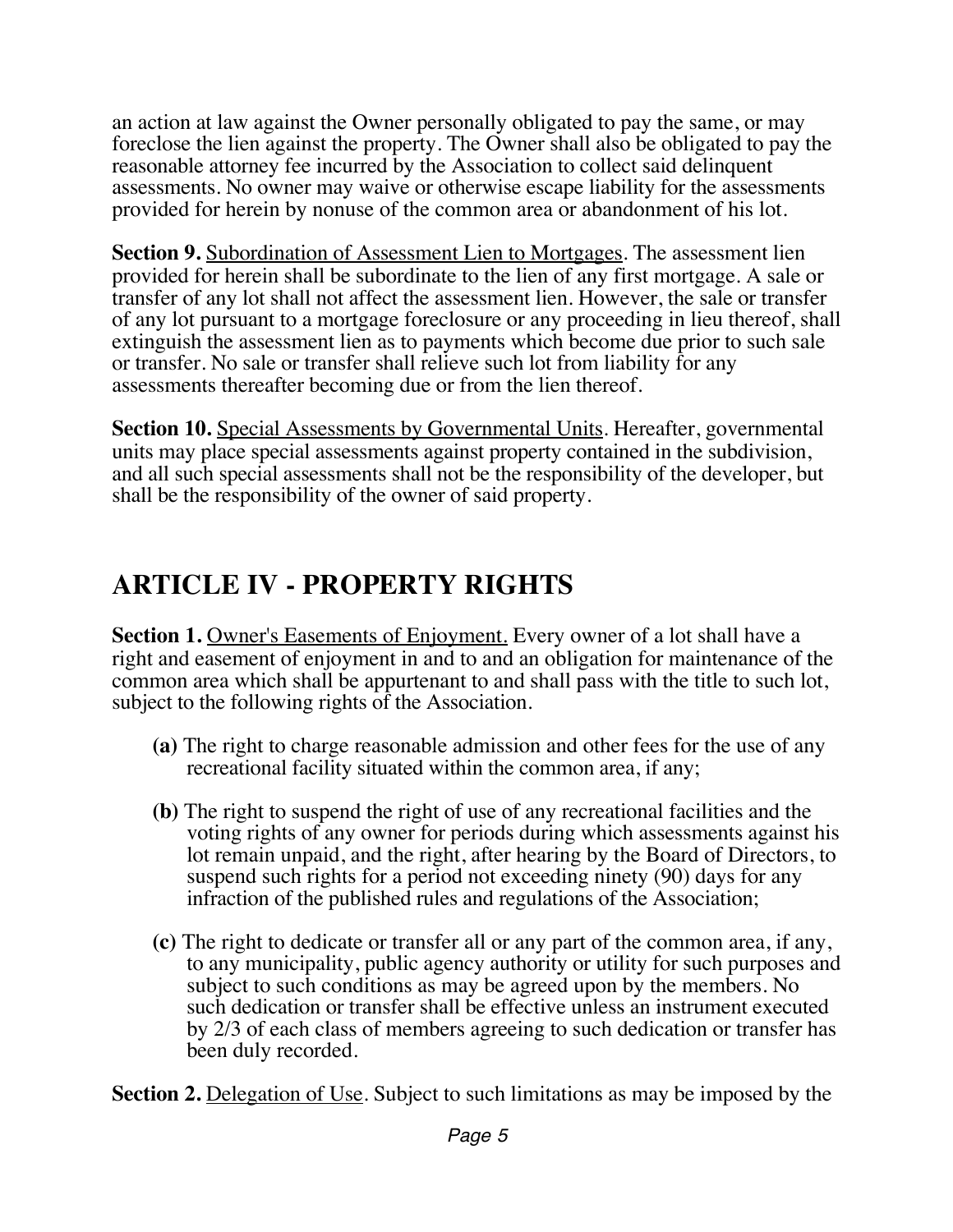by-laws, each owner may delegate his right of enjoyment in and to the common areas and facilities, if any, to the member of his family, his guests, tenants, and invitees.

**Section 3.** Easements of Encroachment. There shall exist reciprocal appurtenant easements as between adjacent lots and between each lot and any portion or portions of the common area adjacent thereto for any encroachment due to the unwilled placement, settling, or shifting of the improvements constructed, reconstructed, or altered thereon, provided such construction, reconstruction, or alteration is in accordance with the terms of this declaration. Such easements shall exist to a distance of not more than one foot as measured from any point on the common boundary between adjacent lots, and between each lot and any adjacent portion of the common area, along a line perpendicular to such boundary at such point. No easement for encroachment shall exist as to any encroachment occurring due to the willful conduct of an owner.

#### **Section 4.** Other Easements:

- **(a)** Easements for installation and maintenance of utilities and drainage facilities are shown on the recorded subdivision plat. Within these easements, no structure, planting, or other material shall be placed or permitted to remain which may damage or interfere with the installation and maintenance of utilities, or which may damage, interfere with , or change the direction of flow or drainage facilities in the easements. The easement area of each lot and all improvements therein shall be continuously maintained by the owner of such lot, except for improvements or maintenance of which a public authority or utility company is responsible.
- **(b)** No dwelling unit or other structure of any kind shall be built, erected, or maintained on any such easement, reservation or right-of-way, and such easements, reservations, and right-of-way shall at all times be open and accessible to public and quasi-public utility corporations, their employees, and contractors, and shall also be open and accessible to Declarant, its successors and assigns, all of whom shall have the right and privilege of doing whatever may be necessary in, on, under and above such locations to carry out any of the purposes for which such easements, reservations and rights-of-way are reserved.

**Section 5.** Right of Entry. The Association, through its dully authorized employees and contractors, shall have the right after reasonable notice to the owner thereof, to enter any lot at any reasonable hour on any day to perform such maintenance as may be authorized herein.

**Section 6.** No Partition. There shall be no judicial partition of the common area, nor shall Declarant, or any owner or any other person acquiring any interest in the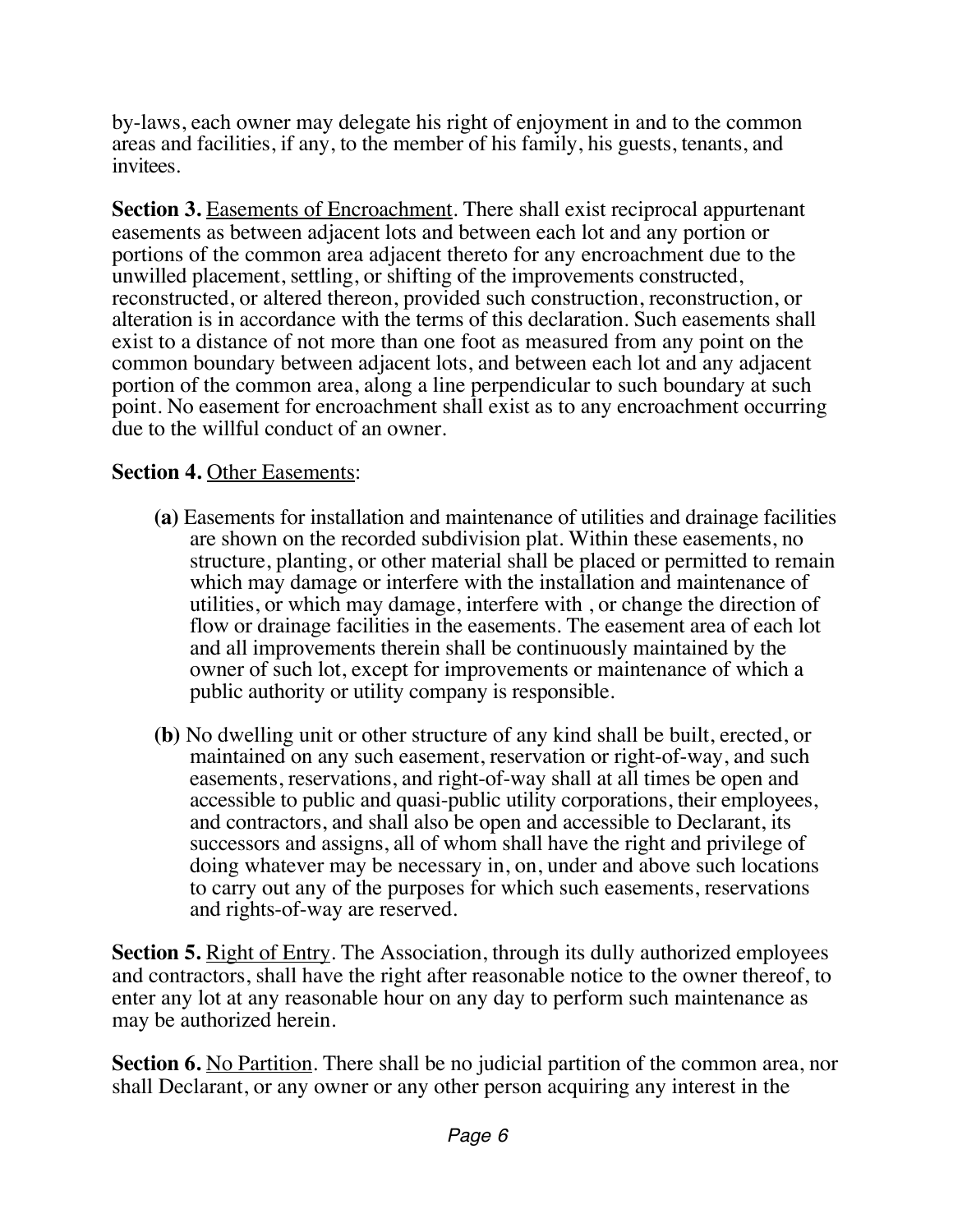subdivision or any part thereof, seek judicial partition thereof. However nothing contained herein shall be construed to prevent judicial partition of any lot owned in co-tenancy.

## **ARTICLE V - USE RESTRICTIONS**

**The subdivision shall be occupied and used only as follows:**

**Section 1**. Each lot shall be used as a residence for a single family and for no other purpose.

**Section 2.** No business of any kind shall be conducted at any residence with the exception of the business of Declarant and the transferees of Declarant in developing all of the lots.

**Section 3.** No noxious or offensive activity shall be conducted on any lot. The business of Declarant and the transferees of Declarant, in developing all of the lots, shall not be considered noxious or offensive.

**Section 4.** No sign of any kind shall be displayed to public view on a lot or the common area without the prior written consent of the Association, except customary name and address signs and lawn signs of not more than ten (10) square feet in size advertising a property for sale or rent,

**Section 5.** Nothing shall be done or kept on a lot or on the common area which would increase the rate of insurance relating thereto without the prior written consent of the Association, and no owner shall permit anything to be done or kept on his lot or the common area which would result in the cancellation of insurance on any other residence or on any part of the common area, or which would be in violation of any law.

**Section 6.** No animals, livestock, or poultry of any kind shall be raised, bred, or kept on any lot or on the common area. However, dogs, cats, and other household pets may be kept on the lots, subject to such rules and regulations as may be adopted by the Association, so long as they are not kept, bred or maintained for commercial purposes. *Effective September 24, 1997*: The Ironwood Homeowners Association Board of Directors adopted the following regulation. **"**No exterior pet cages, pet houses or pet enclosures of any kind will be permitted.**"**

**Section 7.** No rubbish, trash, garbage or other waste material shall be kept or permitted on any lot or on the common area except in sanitary containers located in appropriate areas concealed from public view.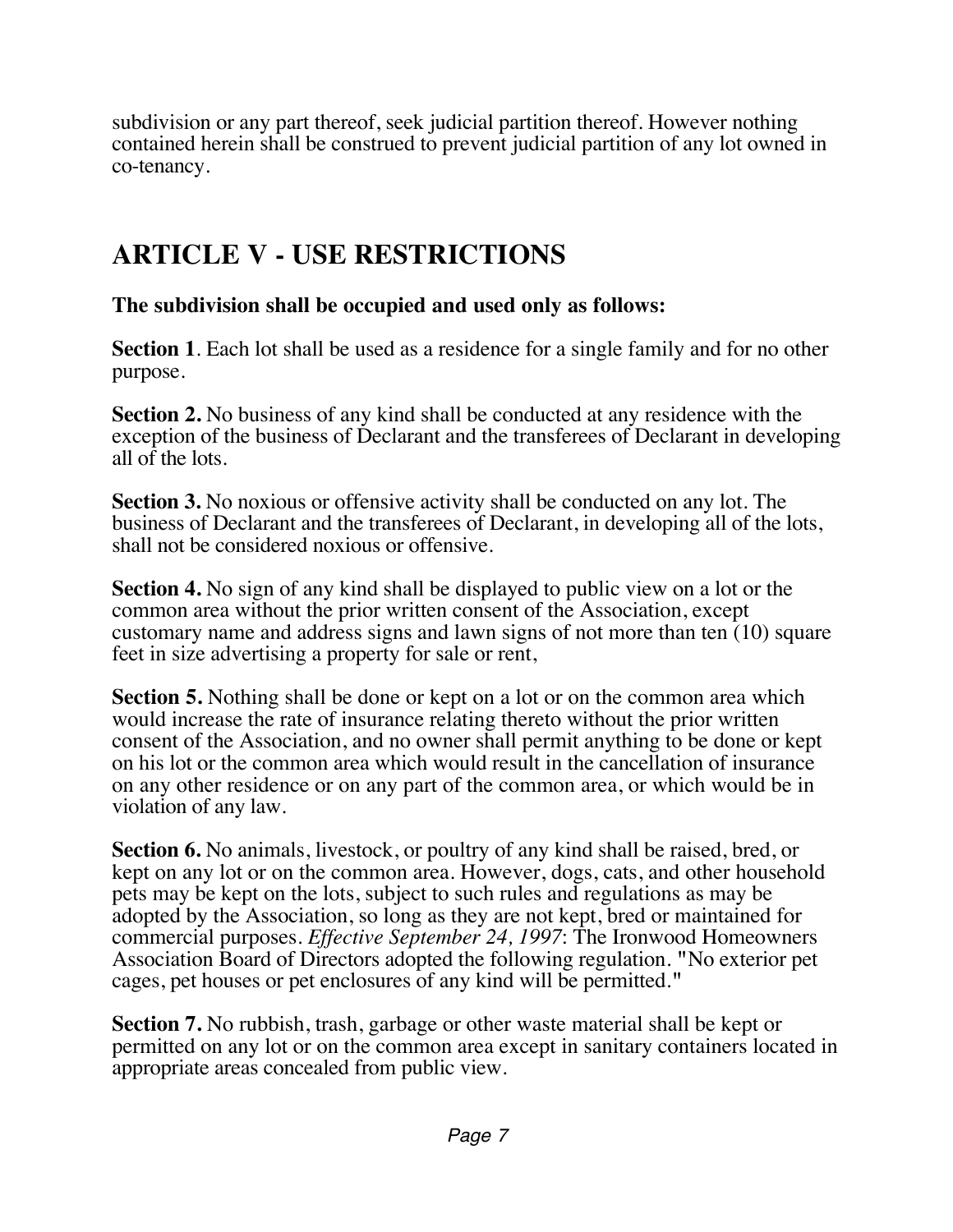**Section 8.** No fence, hedge, wall or other dividing instrumentality shall be constructed, grown, or maintained on any lot without the written permission of the Declarant or the Association. Any boundary fence, wall, hedge, or dividing instrumentality constructed upon the premises must be a minimum of six (6) inches inside the property line and constructed of any decorative material. (See fence guidelines added to the Ironwood Homeowners Association by-laws).

**Section 9.** No outbuilding, basement, tent, shack, garage, trailer, shed, or temporary building of any kind shall be used as a residence, either temporarily or permanently.

**Section 10.** Nothing shall be altered in, constructed on or removed from the common area except on the written consent of the Association.

**Section 11.** The installation or construction of any satellite dish or receiver and television or radio antenna or tower on any lot is prohibited without the written consent of the Declarant or Association. Satellite dishes or receivers shall be allowed only if the size of the dish or receiver is less than 37 inches in diameter and the dish or receiver is directly attached to the rear side of the roof or home.

**Section 12.** The front yard and side yard even with the back of each home of each lot shall be sodded within six (6) months after completion of the construction of a home.

**Section 13.** Each lot shall be planted with not less than four (4) hardwood trees, which are not less than two (2) inches in diameter, within one (1) year after a lot is in possession of a Class A member after sale by the Declarant.

**Section 14.** No "used materials", except brick and stone, shall be used for or in the construction of this property, and no previously built structure of any kind shall be moved upon said premises unless approved in writing by the Declarant or Association.

**Section 15.** All single family residence structures erected upon said subdivision shall have a minimum of 1,600 square feet of livable floor area, exclusive of any area for garage, breezeway or basement where the home consists of only one floor, and shall have a minimum of 2,000 square feet of livable floor area, exclusive of any area for garage, breezeway or basement where the home consists of two or more floors. No completely modular building shall be permissible; however, precut or pre assembled components may be used. Each single family residence shall have at least a two-car garage.

**Section 16.** The exterior wall surface of each residence and attached or detached garage shall be of masonry, stucco, concrete, wood, or glass materials and shall be of durable nature. No other exterior wall finish, including aluminum and vinyl siding and imitation stone, imitation brick and imitation wood shall be used without the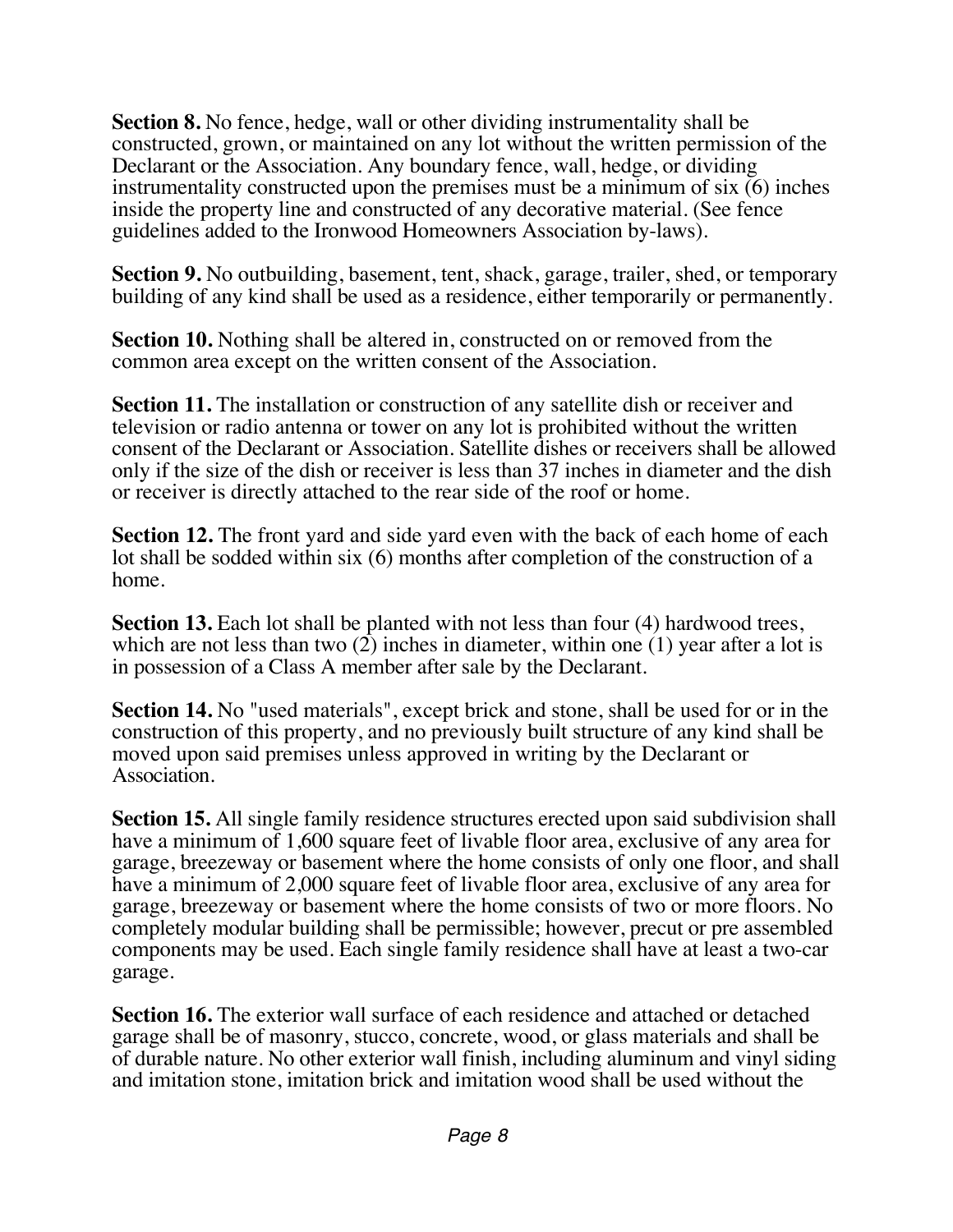prior written permission of the Declarant or the Association. Nothing herein shall prevent the use of aluminum or vinyl soffit or fascia. No residential dwelling structure shall be occupied until the exterior surface has been completed, including final painting if such construction calls for same.

**Section 17.** No truck, travel trailer, recreational type vehicle, mobile home, boat, trailer, motor bike, motorcycle, all-terrain vehicle, pickup truck, wagon, yard equipment, golf cart, tractor, motor home or snow mobile shall be kept on the lot or in the subdivision except entirely within an enclosed structure. All automobiles kept or stored on said premises not enclosed in a permanent structure or building shall be in a workable and running condition. The Association shall have the right to set uniform rules and restrictions applicable to all owners regarding the storage, maintenance, or placing of any item outside the residence or garage.

**Section 18.** No excavated material shall be moved from the subdivision without the written consent of the Declarant.

**Section 19.** Before the commencement of any construction on any lot, the building design, location, construction plans, and construction materials must be approved by the Architectural Review committee which has been established by the Declarant. The Declarant reserves the right to modify the standards which govern the type of exterior building material which is permitted, in order to reflect innovations in building material technology.

**Section 20.** Without the written permission of the Declarant or Association, no building or storage shed may be constructed or installed which is disconnected from the residence. Before the construction or installation of any storage shed or storage area, plans for same must be approved by the Declarant or Association.

**Section 21.** Without written permission of the Declarant or Association no clothes line, whether temporary or permanent, shall be used or installed in the yard or any other area outside the residence.

**Section 22.** Declarant or the transferees of Declarant shall undertake the work of developing all lots included within the subdivision. The completion of that work, and the sale, rental, or other disposition of residential units is essential to the welfare of the subdivision as an ongoing residential community. In order that such work may be completed and the Subdivision be established as a fully occupied residential community as soon as possible, nothing in this Declaration shall be understood or construed to:

**(a)** Prevent Declarant, Declarant's transferees, or the employees, contractors, or subcontractors of Declarant or Declarant's transferees from doing on any part or parts of the subdivision owned or controlled by Declarant or Declarant's transferees or their representatives, whatever they determine may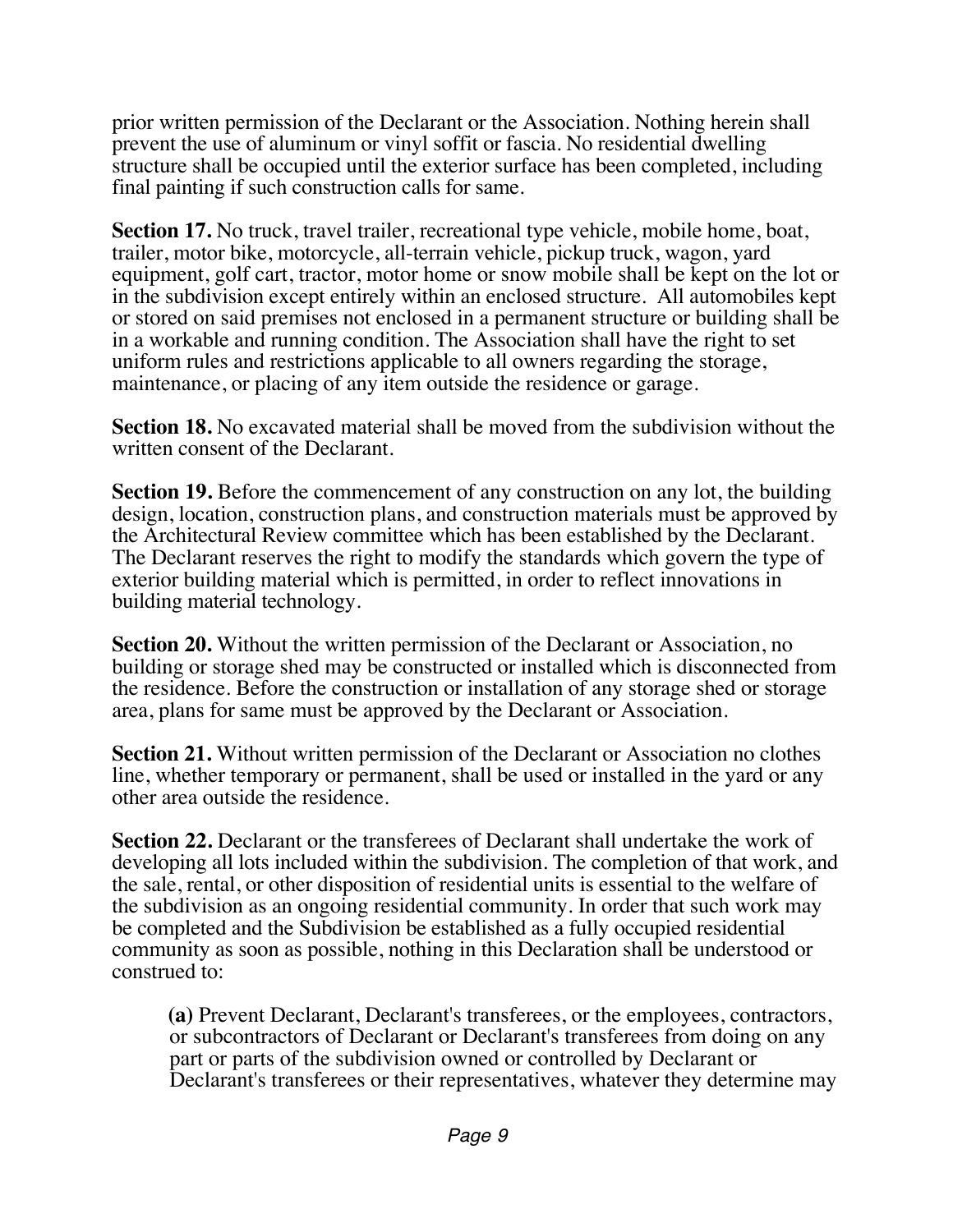be reasonably necessary or advisable in connection with the completion of such work;

**(b)** Prevent Declarant, Declarant's transferees, or the employees, contractors, or subcontractors of Declarant or Declarant's transferees from constructing and maintaining on any part or parts of the subdivision property owned or controlled by Declarant, Declarant's transferees, or their representatives, such structures as may be reasonably necessary for the completion of such work, the establishment of the subdivision as a residential community, and the disposition of lots by sale, lease or otherwise.

**(c)** Prevent Declarant, Declarant's transferees, or the employees, contractors, subcontractors of Declarant or Declarant's transferees from conducting on any part or parts of the subdivision property owned or controlled by Declarant, Declarant's transferees, or their representatives the business of completing such work, of establishing the subdivision as a residential community, and of disposing of lots by sale, lease or otherwise; or

**(d)** Prevent Declarant, Declarant's transferees, or the employees, contractors, subcontractors of Declarant or Declarant's transferees from maintaining such sign or signs on any of the lots owned or controlled by any of them as may be necessary in connection with the sale, lease or other disposition of subdivision lots. *As used in the previous section, the words "its transferees" specifically exclude purchasers of lots improved with completed residences.*

**Section 23.** The Owner shall be responsible for completing construction of a home within at least a one-year period immediately after the date construction has commenced. Construction shall be deemed to have commenced when any grading or excavation has been performed on a lot.

# **ARTICLE VI - OWNER'S OBLIGATION TO REPAIR**

Each Owner shall, at said Owner's sole cost and expense, repair said Owner's residence, keeping the same in a condition comparable to the condition of such residence at the time of its initial construction, excepting only normal wear and tear.

# **ARTICLE VII - OWNER'S OBLIGATION TO REBUILD**

If all or any portion of a residence is damaged or destroyed by fire or other casualty, it shall be the duty of the Owner thereof, with all diligence, to rebuild, repair, or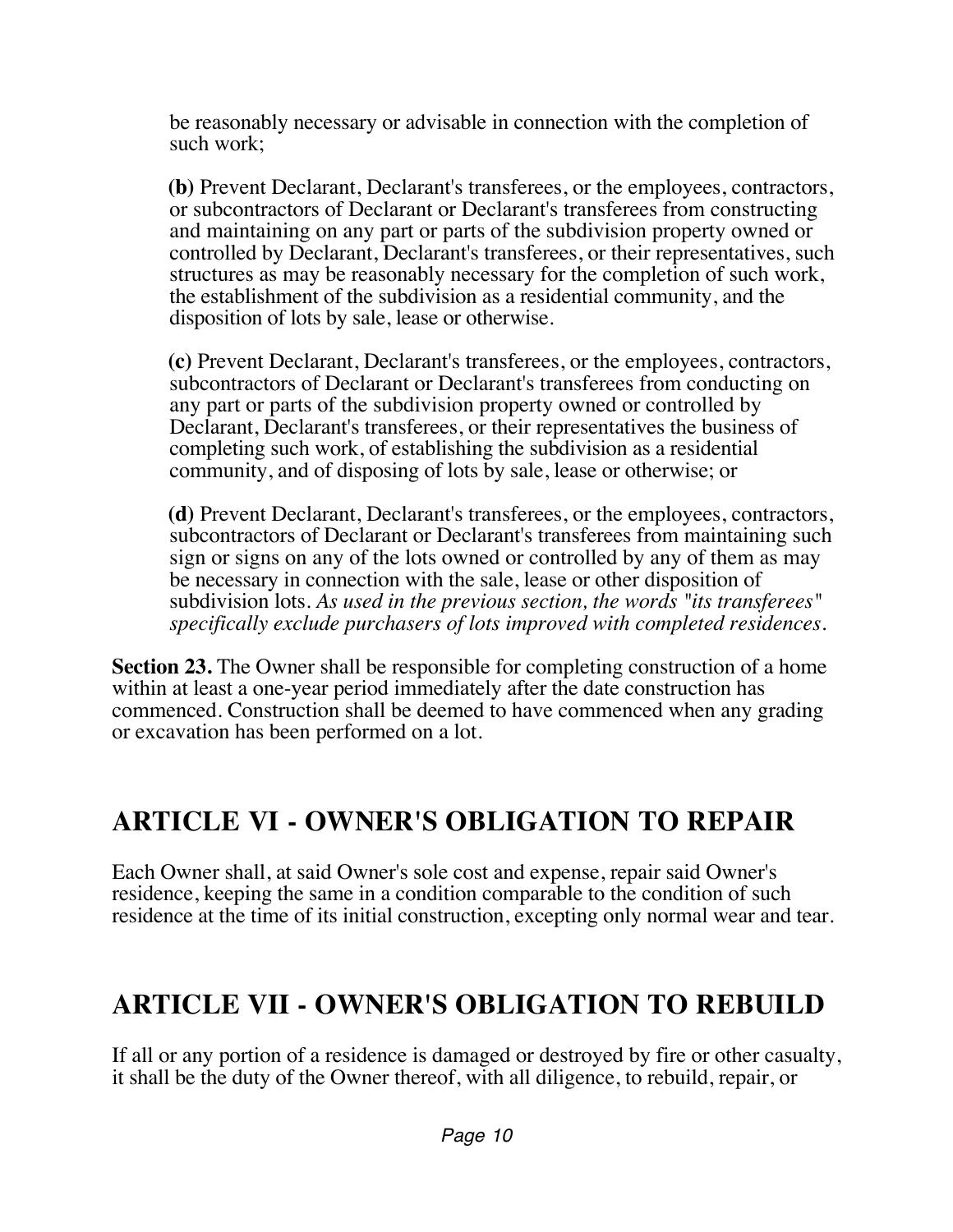reconstruct such residence in a manner which will substantially restore it to its appearance and condition immediately prior to the casualty. Reconstruction shall be undertaken within two (2) months after the damage occurs, and shall be completed within twelve (12) months after the damage occurs, unless prevented by causes beyond the control of the Owner or Owners.

#### **ARTICLE VIII - OWNER'S OBLIGATION FOR SIDEWALKS, CURBS, GUTTER DAMAGE, AND GRADING OF YARDS**

Each Owner shall, at his sole cost and expense, be responsible for the condition of the sidewalk, curb, gutter, and yard grade of the premises. In the event that same is in any way damaged or disturbed during any construction on the premises, the Owner agrees to assume the responsibility of same, so as to comply with these restrictions, and the ordinances or law of any other governmental unit. Should the Owner not comply with the provisions herein within thirty (30) days, the Declarant thereby authorizes the Association [*is authorized*] to make said repairs and pay the costs of same, and the Association shall be entitled to a lien on the property for such repairs, until such time as the member reimburses the Association.

#### **ARTICLE IX - MAINTENANCE OF EXTERIOR OF THE BERM AND THE BOULEVARDS**

The Declarant hereby authorizes the Association to maintain the berms in the Subdivision and the landscaping within the median on Towanda Avenue at both the North and South end of Towanda Avenue within the Ironwood Subdivision. The Association shall employ the Declarant, or his representative, to conduct this maintenance, until such time as the Association decides to provide the service in some other way. The Association shall pay a reasonable fee to the Declarant for such maintenance. A berm is located in the Thirteenth Addition in an easement along the West side of Lots 570 through 575, inclusive, which shall be maintained by the Association.

#### **ARTICLE X - MAINTENANCE OF THE YARD AND THE LANDSCAPING OF A MEMBER'S LOT**

The Declarant hereby authorizes the Association to maintain the yard and